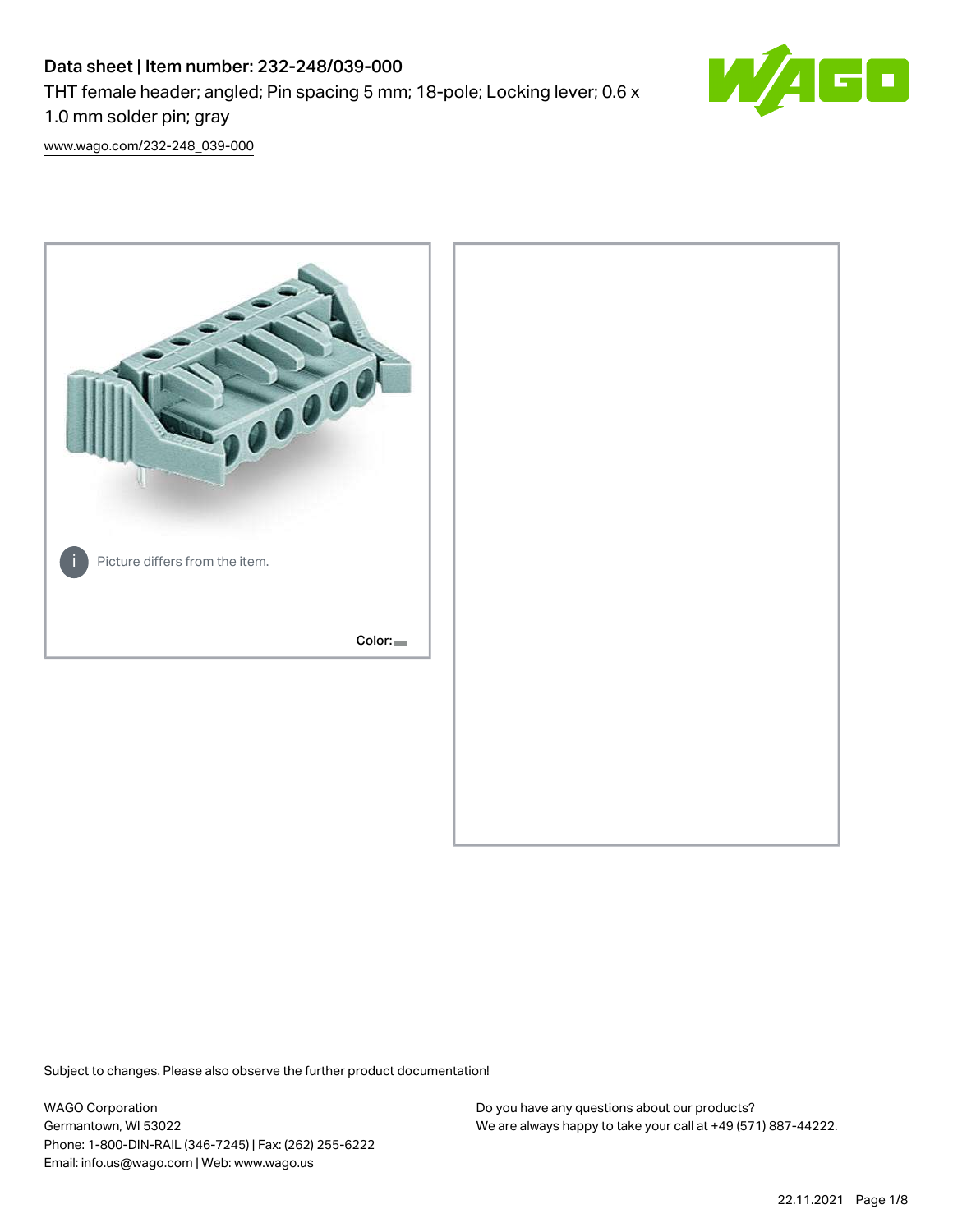

Dimensions in mm

L = pole no. x pin spacing

Distance to first solder pin: 2.2 mm

2- to 3-pole female connectors – one latch only

#### Item description

- **Horizontal or vertical PCB mounting via straight or angled solder pins**
- For board-to-board and board-to-wire connections
- $\blacksquare$ Touch-proof PCB outputs
- $\blacksquare$ Easy-to-identify PCB inputs and outputs
- **Now With coding fingers**

Subject to changes. Please also observe the further product documentation!

WAGO Corporation Germantown, WI 53022 Phone: 1-800-DIN-RAIL (346-7245) | Fax: (262) 255-6222 Email: info.us@wago.com | Web: www.wago.us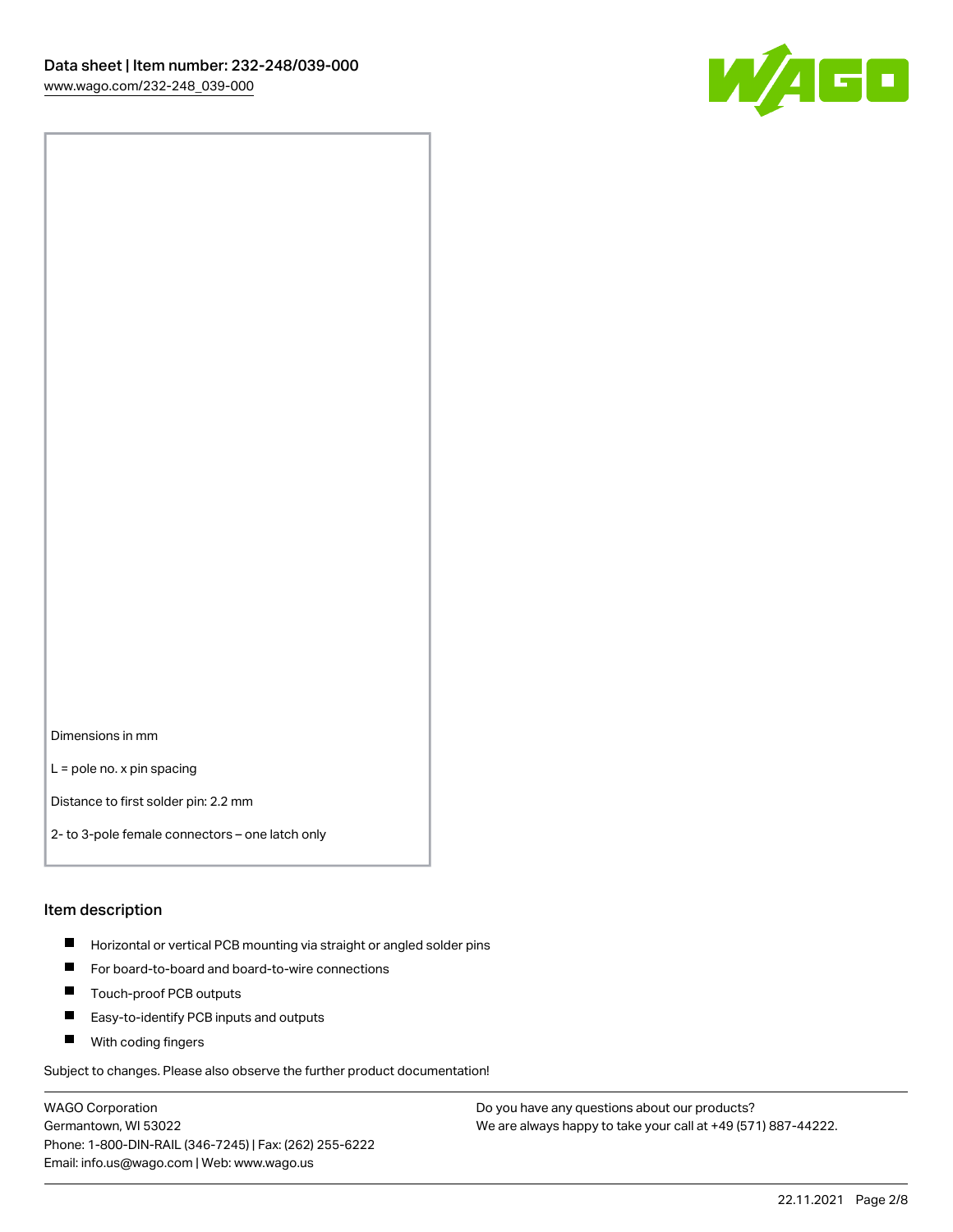

# Data

| Safety information 1 | The <i>MCS – MULTI CONNECTION SYSTEM</i> includes connectors<br>without breaking capacity in accordance with DIN EN 61984. When<br>used as intended, these connectors must not be connected<br>/disconnected when live or under load. The circuit design should<br>ensure header pins, which can be touched, are not live when<br>unmated. |
|----------------------|--------------------------------------------------------------------------------------------------------------------------------------------------------------------------------------------------------------------------------------------------------------------------------------------------------------------------------------------|
| Variants:            | Other pole numbers<br>3.8 mm pin projection for male headers with straight solder pins<br>Gold-plated or partially gold-plated contact surfaces<br>Other versions (or variants) can be requested from WAGO Sales or<br>configured at https://configurator.wago.com/                                                                        |

## Electrical data

#### IEC Approvals

| Ratings per                 | IEC/EN 60664-1                                                       |
|-----------------------------|----------------------------------------------------------------------|
| Rated voltage (III / 3)     | 320 V                                                                |
| Rated surge voltage (III/3) | 4 <sub>k</sub> V                                                     |
| Rated voltage (III/2)       | 320 V                                                                |
| Rated surge voltage (III/2) | 4 <sub>k</sub> V                                                     |
| Nominal voltage (II/2)      | 630 V                                                                |
| Rated surge voltage (II/2)  | 4 <sub>k</sub> V                                                     |
| Rated current               | 12A                                                                  |
| Legend (ratings)            | (III / 2) $\triangleq$ Overvoltage category III / Pollution degree 2 |

#### UL Approvals

| Approvals per                  | UL 1059 |
|--------------------------------|---------|
| Rated voltage UL (Use Group B) | 300 V   |
| Rated current UL (Use Group B) | 15 A    |
| Rated voltage UL (Use Group D) | 300 V   |
| Rated current UL (Use Group D) | 10 A    |

## Ratings per UL

| Rated voltage UL 1977 | 600 V |
|-----------------------|-------|
| Rated current UL 1977 |       |

Subject to changes. Please also observe the further product documentation!

| <b>WAGO Corporation</b>                                | Do you have any questions about our products?                 |
|--------------------------------------------------------|---------------------------------------------------------------|
| Germantown, WI 53022                                   | We are always happy to take your call at +49 (571) 887-44222. |
| Phone: 1-800-DIN-RAIL (346-7245)   Fax: (262) 255-6222 |                                                               |
| Email: info.us@wago.com   Web: www.wago.us             |                                                               |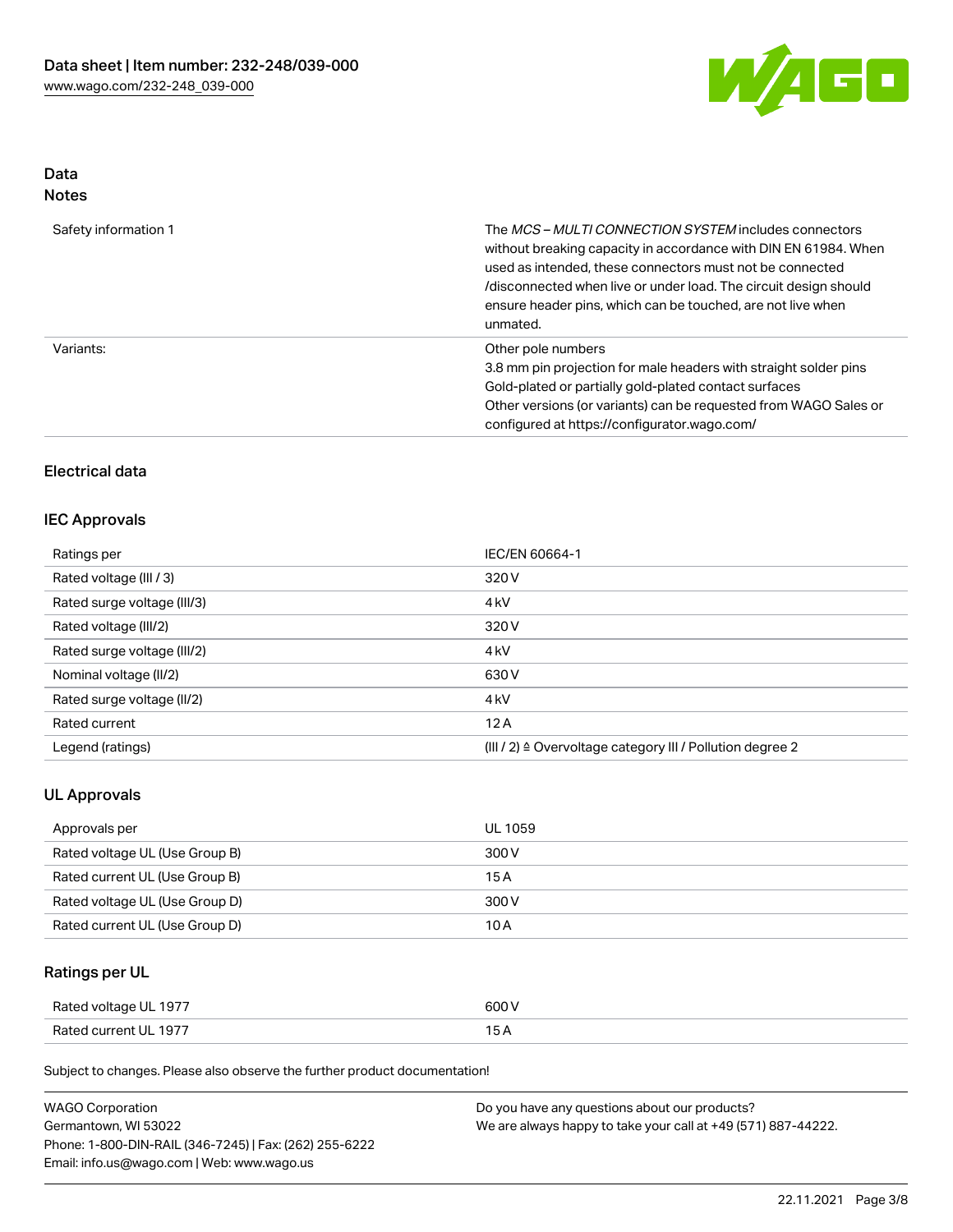

## CSA Approvals

| Approvals per                   | <b>CSA</b>            |
|---------------------------------|-----------------------|
| Rated voltage CSA (Use Group B) | 300V                  |
| Rated current CSA (Use Group B) | 15A                   |
| Rated voltage CSA (Use Group D) | 300 V                 |
| Rated current CSA (Use Group D) | 10A                   |
| <b>Connection data</b>          |                       |
| Total number of potentials      | 18                    |
| Number of connection types      | 1                     |
| Number of levels                | 1                     |
| <b>Connection 1</b>             |                       |
| Number of poles                 | 18                    |
| Physical data                   |                       |
| Pin spacing                     | 5 mm / 0.197 inch     |
| Width                           | 105.8 mm / 4.165 inch |
| Height                          | 16.6 mm / 0.654 inch  |
| Height from the surface         | 11.6 mm / 0.457 inch  |
| Depth                           | 18.25 mm / 0.719 inch |
| Solder pin length               | 5 <sub>mm</sub>       |
| Solder pin dimensions           | $0.6 \times 1$ mm     |

#### Plug-in connection

| Contact type (pluggable connector) | Female header |
|------------------------------------|---------------|
| Connector (connection type)        | for PCB       |
| Mismating protection               | No            |
| Mating direction to the PCB        | 0°            |
| Locking of plug-in connection      | locking lever |

### PCB contact

| over the entire female connector (in-line)<br>Solder pin arrangement | <b>PCB Contact</b> |  |
|----------------------------------------------------------------------|--------------------|--|
|                                                                      |                    |  |

Subject to changes. Please also observe the further product documentation!

Drilled hole diameter with tolerance  $1.3$   $(+0.1)$  mm

| <b>WAGO Corporation</b>                                | Do you have any questions about our products?                 |
|--------------------------------------------------------|---------------------------------------------------------------|
| Germantown. WI 53022                                   | We are always happy to take your call at +49 (571) 887-44222. |
| Phone: 1-800-DIN-RAIL (346-7245)   Fax: (262) 255-6222 |                                                               |
| Email: info.us@wago.com   Web: www.wago.us             |                                                               |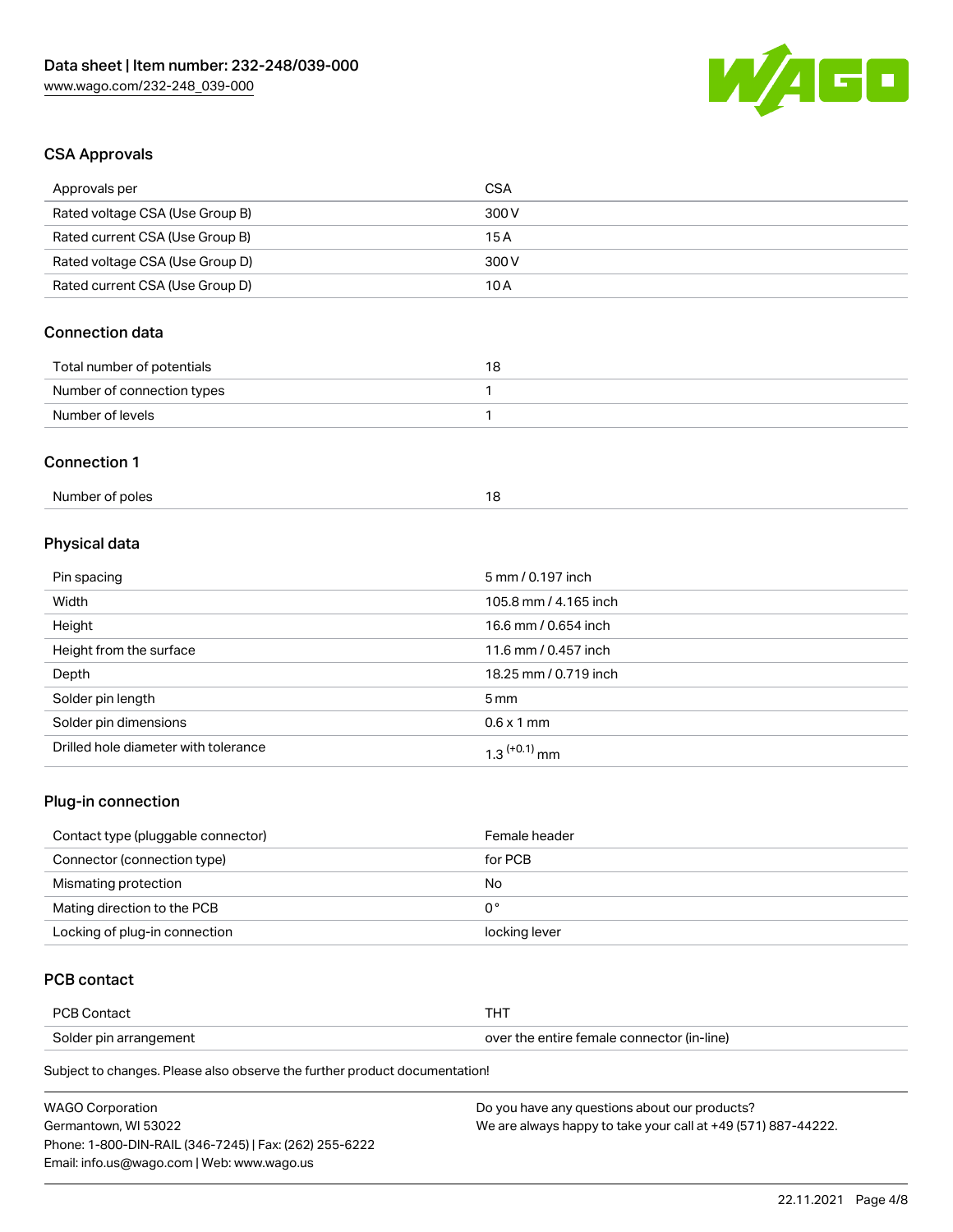

Number of solder pins per potential 1

#### Material data

| Color                       | gray             |
|-----------------------------|------------------|
| Material group              |                  |
| Insulation material         | Polyamide (PA66) |
| Flammability class per UL94 | V <sub>0</sub>   |
| Contact material            | Copper alloy     |
| Contact plating             | tin-plated       |
| Fire load                   | 0.316 MJ         |
| Weight                      | 17.3g            |

#### Environmental requirements

### Commercial data

| Product Group         | 3 (Multi Conn. System) |
|-----------------------|------------------------|
| PU (SPU)              | 10 Stück               |
| Packaging type        | box                    |
| Country of origin     | DE                     |
| <b>GTIN</b>           | 4044918625111          |
| Customs tariff number | 85366990990            |

#### Approvals / Certificates

#### Country specific Approvals

| Logo     | Approval                               | <b>Additional Approval Text</b> | Certificate<br>name |
|----------|----------------------------------------|---------------------------------|---------------------|
| <b>R</b> | <b>CSA</b><br>DEKRA Certification B.V. | C <sub>22.2</sub>               | 1466354             |

#### Ship Approvals

൰

| Logo | Approval                           | <b>Additional Approval Text</b> | Certificate<br>name              |
|------|------------------------------------|---------------------------------|----------------------------------|
| ABS  | ABS<br>American Bureau of Shipping | $\overline{\phantom{0}}$        | 19-<br>HG15869876-<br><b>PDA</b> |

Subject to changes. Please also observe the further product documentation!

| <b>WAGO Corporation</b>                                | Do you have any questions about our products?                 |
|--------------------------------------------------------|---------------------------------------------------------------|
| Germantown, WI 53022                                   | We are always happy to take your call at +49 (571) 887-44222. |
| Phone: 1-800-DIN-RAIL (346-7245)   Fax: (262) 255-6222 |                                                               |
| Email: info.us@wago.com   Web: www.wago.us             |                                                               |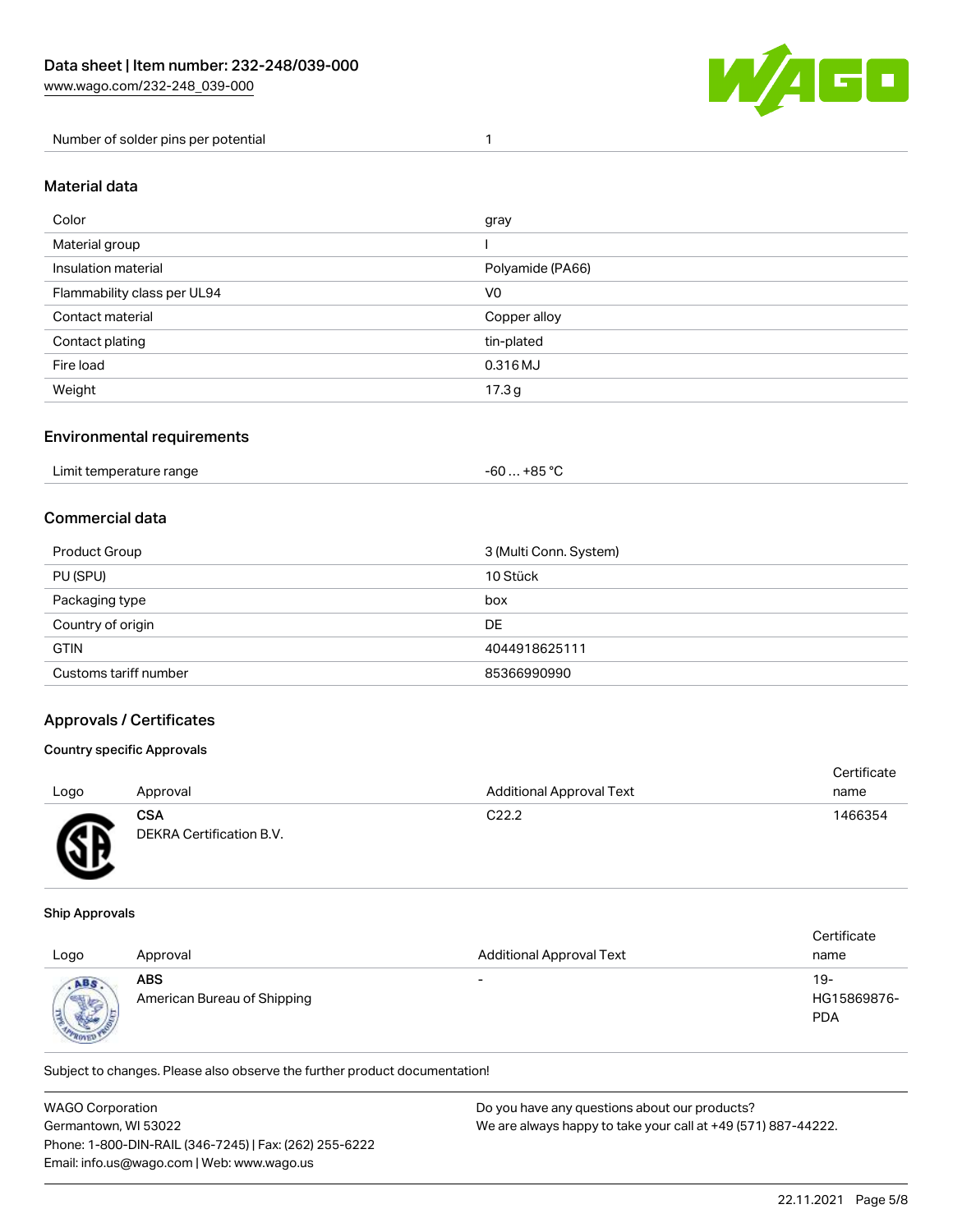[www.wago.com/232-248\\_039-000](http://www.wago.com/232-248_039-000)



|                                                   | <b>BV</b><br>Bureau Veritas S.A.                                                                                           | <b>IEC 60998</b>                | 11915/D0 BV          |
|---------------------------------------------------|----------------------------------------------------------------------------------------------------------------------------|---------------------------------|----------------------|
|                                                   | <b>DNV GL</b><br>Det Norske Veritas, Germanischer Lloyd                                                                    | $\overline{a}$                  | TAE 000016Z          |
| <b>UL-Approvals</b>                               |                                                                                                                            |                                 |                      |
| Logo                                              | Approval                                                                                                                   | <b>Additional Approval Text</b> | Certificate<br>name  |
|                                                   | UL<br>Underwriters Laboratories Inc.                                                                                       | UL 1059                         | E45172               |
|                                                   | <b>UR</b><br>Underwriters Laboratories Inc.                                                                                | <b>UL 1977</b>                  | E45171               |
| Counterpart                                       |                                                                                                                            |                                 |                      |
|                                                   | Item no.231-618<br>Male connector; 18-pole; Pin spacing 5 mm; gray                                                         | www.wago.com/231-618            |                      |
| <b>Optional accessories</b>                       |                                                                                                                            |                                 |                      |
| <b>Testing accessories</b><br>Testing accessories |                                                                                                                            |                                 |                      |
|                                                   | Item no.: 231-661<br>Test plugs for female connectors; for 5 mm and 5.08 mm pin spacing; 2,50 mm <sup>2</sup> ; light gray |                                 | www.wago.com/231-661 |

## Downloads Documentation

| <b>Additional Information</b> |            |        |          |
|-------------------------------|------------|--------|----------|
| Technical explanations        | 2019 Apr 3 | pdf    | Download |
|                               |            | 2.0 MB |          |

## CAD files

#### CAE data

Subject to changes. Please also observe the further product documentation!

| <b>WAGO Corporation</b>                                | Do you have any questions about our products?                 |
|--------------------------------------------------------|---------------------------------------------------------------|
| Germantown, WI 53022                                   | We are always happy to take your call at +49 (571) 887-44222. |
| Phone: 1-800-DIN-RAIL (346-7245)   Fax: (262) 255-6222 |                                                               |
| Email: info.us@wago.com   Web: www.wago.us             |                                                               |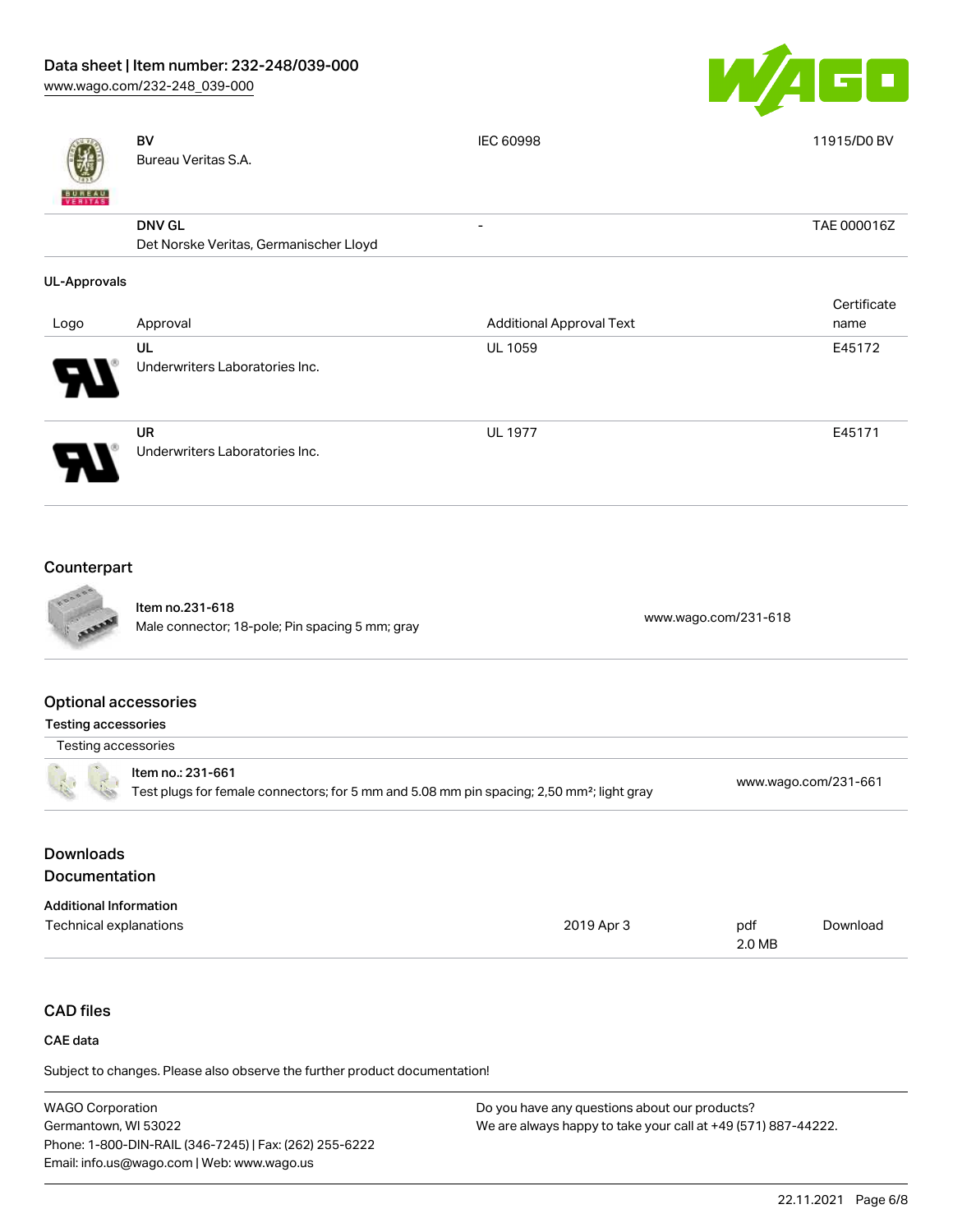[www.wago.com/232-248\\_039-000](http://www.wago.com/232-248_039-000)



| EPLAN Data Portal 232-248/039-000                                                                                                                                      | URL        | Download |
|------------------------------------------------------------------------------------------------------------------------------------------------------------------------|------------|----------|
| ZUKEN Portal 232-248/039-000                                                                                                                                           | <b>URL</b> | Download |
| EPLAN Data Portal 232-248/039-000                                                                                                                                      |            | Download |
| <b>PCB Design</b>                                                                                                                                                      |            |          |
| Symbol and Footprint 232-248/039-000                                                                                                                                   | URL        | Download |
| CAx data for your PCB design, consisting of "schematic symbols and PCB footprints",<br>allow easy integration of the WAGO component into your development environment. |            |          |
| Supported formats:                                                                                                                                                     |            |          |
| ш<br>Accel EDA 14 & 15                                                                                                                                                 |            |          |
| Ш<br>Altium 6 to current version                                                                                                                                       |            |          |
| Cadence Allegro                                                                                                                                                        |            |          |
| ш<br>DesignSpark                                                                                                                                                       |            |          |
| ш<br>Eagle Libraries                                                                                                                                                   |            |          |
| KiCad                                                                                                                                                                  |            |          |
| ш<br>Mentor Graphics BoardStation                                                                                                                                      |            |          |
| ш<br>Mentor Graphics Design Architect                                                                                                                                  |            |          |
| Mentor Graphics Design Expedition 99 and 2000                                                                                                                          |            |          |
| ш<br>OrCAD 9.X PCB and Capture                                                                                                                                         |            |          |
| ш<br>PADS PowerPCB 3, 3.5, 4.X, and 5.X                                                                                                                                |            |          |
| H<br>PADS PowerPCB and PowerLogic 3.0                                                                                                                                  |            |          |
| ш<br>PCAD 2000, 2001, 2002, 2004, and 2006                                                                                                                             |            |          |
| Ш<br>Pulsonix 8.5 or newer                                                                                                                                             |            |          |
| <b>STL</b>                                                                                                                                                             |            |          |
| 3D STEP                                                                                                                                                                |            |          |
| <b>TARGET 3001!</b>                                                                                                                                                    |            |          |
| П<br>View Logic ViewDraw                                                                                                                                               |            |          |
| Quadcept                                                                                                                                                               |            |          |
| Zuken CadStar 3 and 4                                                                                                                                                  |            |          |
| ш<br>Zuken CR-5000 and CR-8000                                                                                                                                         |            |          |
| PCB Component Libraries (EDA), PCB CAD Library Ultra Librarian                                                                                                         |            |          |
| CAD data                                                                                                                                                               |            |          |
| 2D/3D Models 232-248/039-000                                                                                                                                           | <b>URL</b> | Download |
| Subject to changes. Please also observe the further product documentation!                                                                                             |            |          |

WAGO Corporation Germantown, WI 53022 Phone: 1-800-DIN-RAIL (346-7245) | Fax: (262) 255-6222 Email: info.us@wago.com | Web: www.wago.us